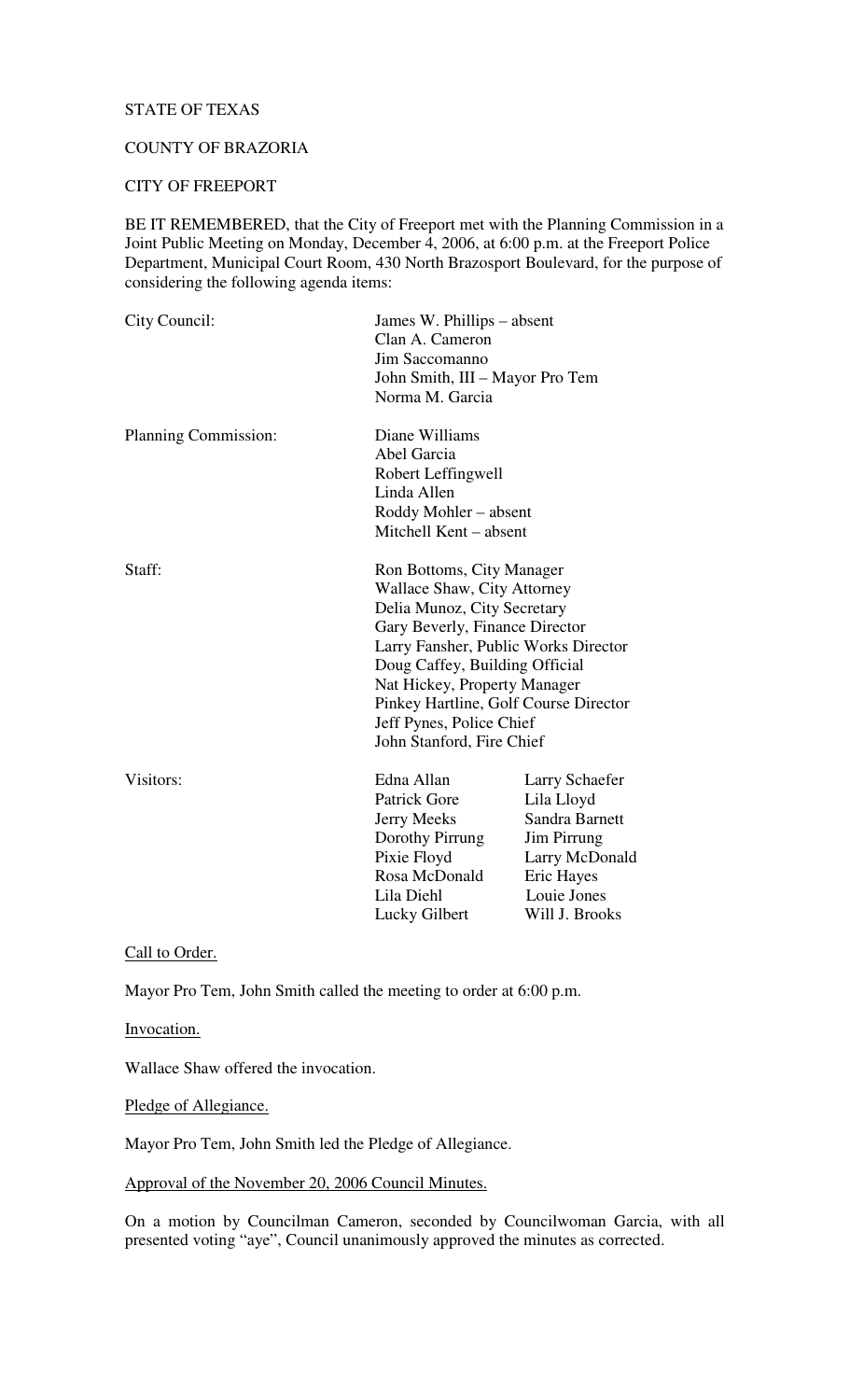Attending Citizens and Their Business.

Lucky Gilbert of 630 West Broad Street, member of the Main Street board, thanked the City and handed Larry Fansher- Parks Department a check for the Holiday on the Brazos event from the V.F.W. Post 4143. He and the V.F.W. are proud of the City and appreciate all the City has accomplished.

Abel Garcia of 1751 West 9<sup>th</sup> Street, announced that the Soccer Club is having closing ceremonies and is recognizing City and staff members on December 11, 2006 at the First Baptist Church. He also requested that the City consider changing the name of "Holiday on the Brazos" event to "Christmas on the Brazos".

- **Public Hearing:** (1) The City Council and the Planning Commission of said city will conduct a joint public hearing to consider two  $(2)$  proposed amendments to Section 155.023 of the Comprehensive Zoning Ordinance of said City, codified as Chapter 155 of the Code of Ordinances of said City, to limit the area of the front yard of any lot in the R-l, R-2 and R-3 residential zoning district that may be paved to one-third, which will include the side yard facing a street for a corner lot.
	- (2) and to limit the elevation of secondary structures in the R-l, R-2 and R-3 residential zoning districts.

There being a quorum with the City Council and the Planning Commission, Mayor Pro Tem, John Smith opened the public hearing at 6:15 p.m. Mayor Pro Tem read out the two (2) proposed amendments to Section 155.023 of the Comprehensive Zoning Ordinance of said City. He asked for comments from audience and staff.

Doug Caffey stated that the office was getting numerous requests for permits to pave/concrete front yards, which affects drainage issues. At the moment the City can not deny their request. Also noted that if someone built a two (2) story metal building in the back yard, it would be obstructing the neighbors view and increase the drainage problems. Mr. Caffey advice is to limit the height of secondary structures. Secondary structures should not be higher then the primary structure.

Mayor Pro Tem asked the Planning Commission's for their recommendation.

Diane Williams, Chairwoman of the Planning Commission stated that they were in favor of limiting the area of the front yard of any lot in the R-1, R-2 and R-3 residential zoning district that may be paved to one-third of the area, which will include the side yard, if on a corner lot and limiting the elevation of secondary structures in the R-1, R-2 and R-3 residential zoning districts.

Councilman Cameron stated that the proposal was not specific and asked for the Planning Commission to review again. Councilman Saccomanno concurred with Councilman Cameron.

Councilwoman Garcia advised Council to approve the Planning Commission recommendations, and then make amendments to the ordinance, having started some kind of foundation to prevent permits being issued.

Mayor Pro Tem asked the Planning Commission to restudy their recommendations and clarify the wording on both proposals. Mayor Pro Tem also wanted that no wording be open for misinterpretations.

There being no further questions or comments, Mayor Pro Tem Smith closed the public hearing at 6: 45 p.m.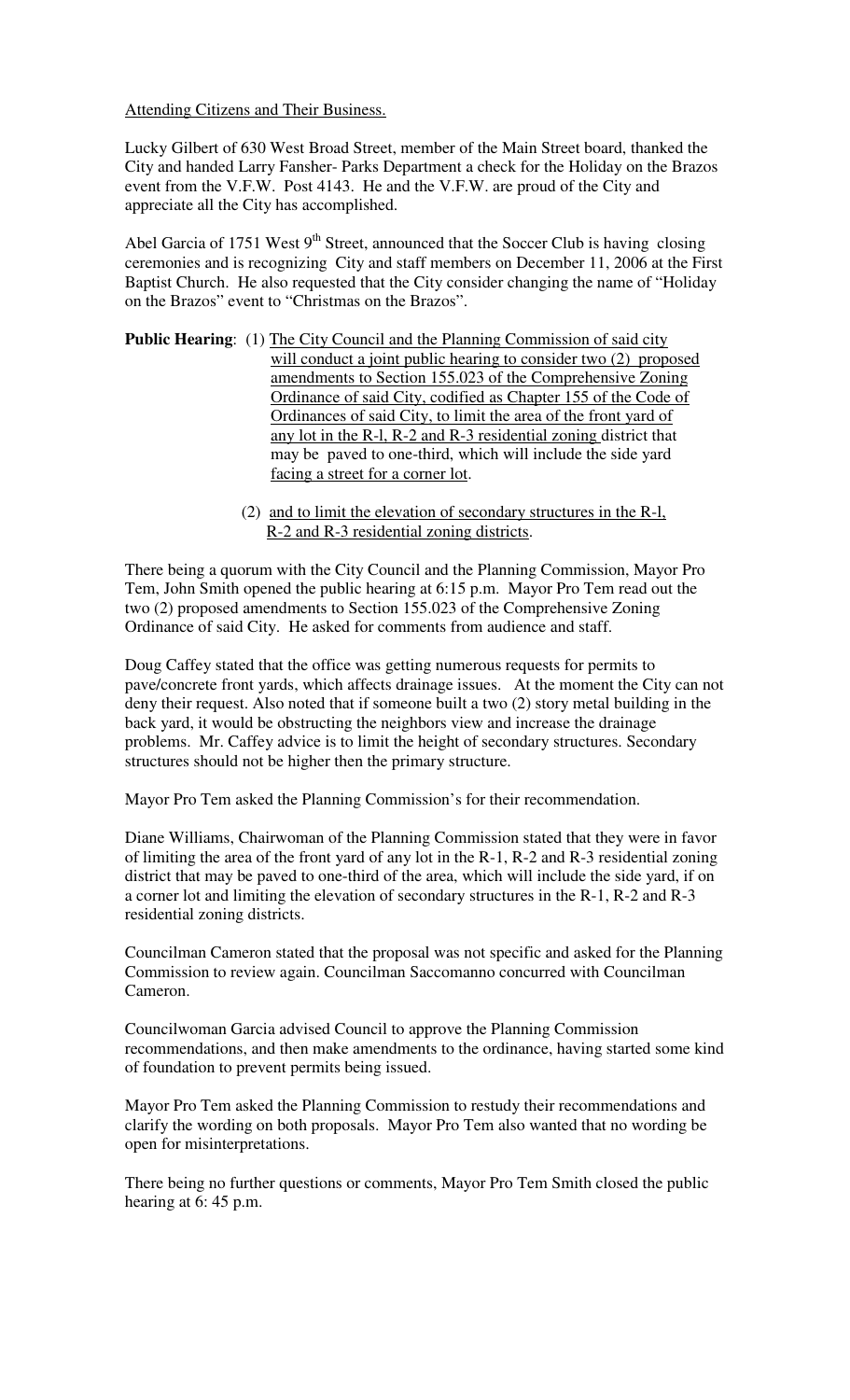Consideration of the approval of Ordinance No. 2006-2149 amending the Comprehensive Zoning Ordinance of said City to change the zoning classification that portion of the C. Henniger survey, Abstract 211, Brazoria County, Texas, presently zoned W-1 from that zoning classification to a new zoning classification of W-lR and to change the zoning classification of the remainder of the land lying between the Mystery Harbor Subdivision and the Velasco Memorial Bridge and between the Old Brazos River and Mystery Harbor Lane and Front Street from its present zoning classification of R-3 to a new zoning classification of W-1R.

On a motion by Councilwoman Garcia, seconded by Councilman Saccomanno, with all present voting 3 to l , Council approved Ordinance No. 2006-2149 amending the Comprehensive Zoning Ordinance of said City to change the zoning classification that portion of the C. Henniger survey, Abstract 211, Brazoria County, Texas, presently zoned W-1 from that zoning classification to a new zoning classification of W-lR and to change the zoning classification of the remainder of the land lying between the Mystery Harbor Subdivision and the Velasco Memorial Bridge and between the Old Brazos River and Mystery Harbor Lane and Front Street from its present zoning classification of R-3 to a new zoning classification of W-1R. Councilman Cameron opposed.

Consideration of the approval of Ordinance No. 2006-2150 reducing the Extraterritorial Jurisdiction of said City to exclude 956.30 acres of land adjacent to the right descending bank of Bastrop Bayou, between old state Highway 288 and FM Highway 523.

On a motion by Councilman Saccomanno, seconded by Councilwoman Garcia, with all present voting "aye", Council unanimously approved Mr. Bottoms' recommendation to reduce the Extraterritorial Jurisdiction of said City to exclude 956.30 acres of land adjacent to the right descending bank of Bastrop Bayou, between old state Highway 288 and FM Highway 523.

Consideration of the approval of Resolution No. 2006-2028 requesting the members of the 80<sup>th</sup> Legislative Session of the State of Texas support increased funding for the Texas Recreation & Parks account local park grant program and the Texas State Park System.

On a motion by Council Cameron, seconded by Councilman Saccomanno, with all present voting "aye", Council unanimously approved Mr. Bottoms' recommendation to approve Resolution No. 2006-2028 requesting the members of the 80<sup>th</sup> Legislative Session of the State of Texas support increased funding for the Texas Recreation & Parks account local park grant program and the Texas State Park System.

Consideration of the approval of canceling December l8, 2006, Council Meeting and rescheduling January 1st,  $\&$  15th, 2007 to January 2<sup>nd</sup>  $\&$  16<sup>th</sup>, 2007 to observe the holidays.

On a motion by Councilman Cameron, seconded by Councilman Saccomanno, with all present voting "aye", Council unanimously approved canceling December l8, 2006, Council Meeting and rescheduling January lst, & l5th, 2007, to January 2nd & l6th, 2007 to observe the holidays.

## Consideration of the approval of purchasing hand held radios for the Freeport Police Department.

On a motion by Councilwoman Garcia, seconded by Councilman Saccomanno, with all present voting "aye", Council unanimously approved Chief Pynes request to purchase 13 hand held radios in the amount of \$37,519.98. An \$8,000 donation from Freeport LNG and \$29,519.98 from seized funds will be used to purchase the hand held radios.

Consideration of the approval of purchasing a fire truck for the Freeport Fire/EMS Department.

On a motion by Councilwoman Garcia, seconded by Councilman Cameron, with all present voting "aye", Council unanimously approved Chief Stanford's recommendation to purchase a Class A Pumper Fire Truck for the Freeport Fire/EMS department in the amount of \$250,000. The department has received grants and donations of \$136,000.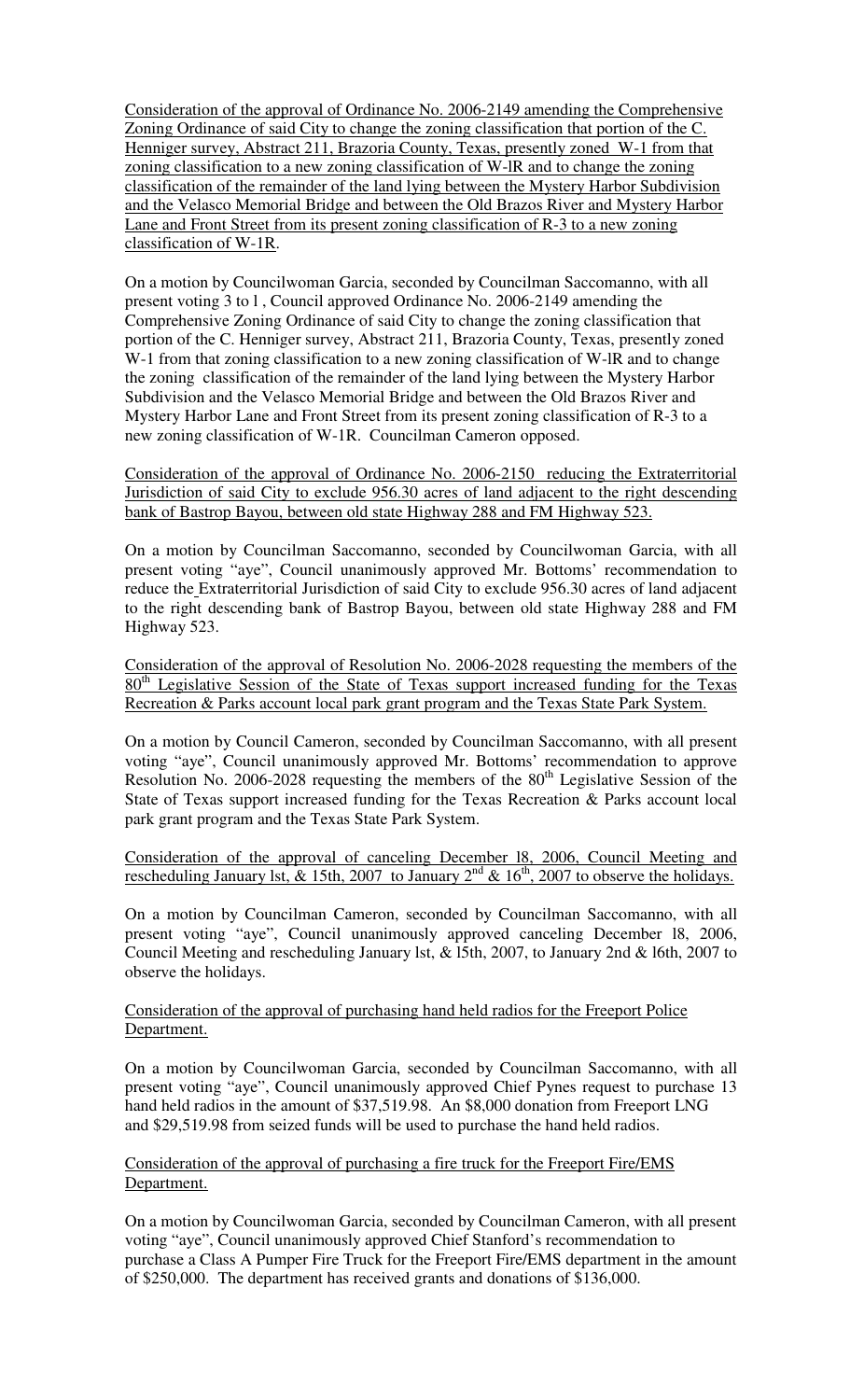The fire truck is manufactured by Crimson, a well known reputable fire truck manufacture in Dallas, Texas. With Council approval manufacturing can start January 2007 and delivered in 8 months.

Consideration of the approval of selling the City's interest at Block 183, Lot 7, Freeport Townsite, (4201-1859-000) known as 1723-1725 West 8<sup>th</sup> Street.

On a motion by Councilman Saccomanno, seconded by Councilwoman Garcia, with all present voting 3 to l, Council opt not to sell the City's interest at Block 183, Lot 7, Freeport Townsite. Mr. Nat Hickey recommended the City reevaluated the decision to sell. The City would be out of \$2,400.00. Councilman Cameron opposed.

Consideration of the approval of selling the City's interest at Block 25, Lot 9, Freeport Townsite, (4200-0322-000), known as 230 East 8<sup>th</sup> Street.

On a motion by Councilman Saccomanno, seconded by Councilwoman Garcia, with all present voting 3 to l, Council opt not to sell the City's interest at Block 25, Lot 9, Freeport Townsite, (4200-0322-000) because the City would be out of \$5,400.00. Councilman Cameron opposed.

Consideration of the approval of selling the City's interest at Block 28, Lot l6 thru 23, 2006, Velasco Townsite, (98110-0341-000), known as 503-517 South Ave. C.

This item was reagendaed.

Consideration of the approval of selling the City's interest at Block 26, Lot 9, Velasco Townsite, (8110-0309-000), known as 518 South Ave. D.

On a motion by Councilman Cameron, seconded by Councilwoman Garcia, with all present voting "aye", Council unanimously approved selling the City's interest at Block 26, Lot 9, (8110-0309-000) Velasco Townsite, known as 518 South Ave. D.

Consideration of the approval of selling the City's interest at Block 75, Lot 8, Freeport Townsite, (4200-0715-100), known as 503 West 5<sup>th</sup> Street.

On a motion by Councilwoman Garcia, seconded by Councilman Cameron, with all present voting "aye", Council unanimously approved selling the City's interest at Block 75, Lot 8, Freeport Townsite,  $(4200-0715-100)$ , known as 503 West 5<sup>th</sup> Street.

Consideration of the approval of awarding the bids on the following described land:

- Block 4, Lot 16, Brazos Terrace
- Block 588, Lot 1, Velasco Townsite
- Block 600, Lot 19, Velasco Townsite
- Block 600, Lot 22 & 23, Velasco Townsite
- Block 600, Lot 24, Velasco Townsite
- Block 727, Lot 11, Velasco Townsite

No action taken.

Consideration of the approval of leasing a portion of the old service center on 537 Terminal Street to Freeport Marina L.P.

On a motion by Councilman Saccomanno, seconded by Councilwoman Garcia, with all present voting 3 – l, Council approved leasing a portion of the old service center on 537 Terminal Street to Freeport Marina L. P. Councilman Cameron opposed.